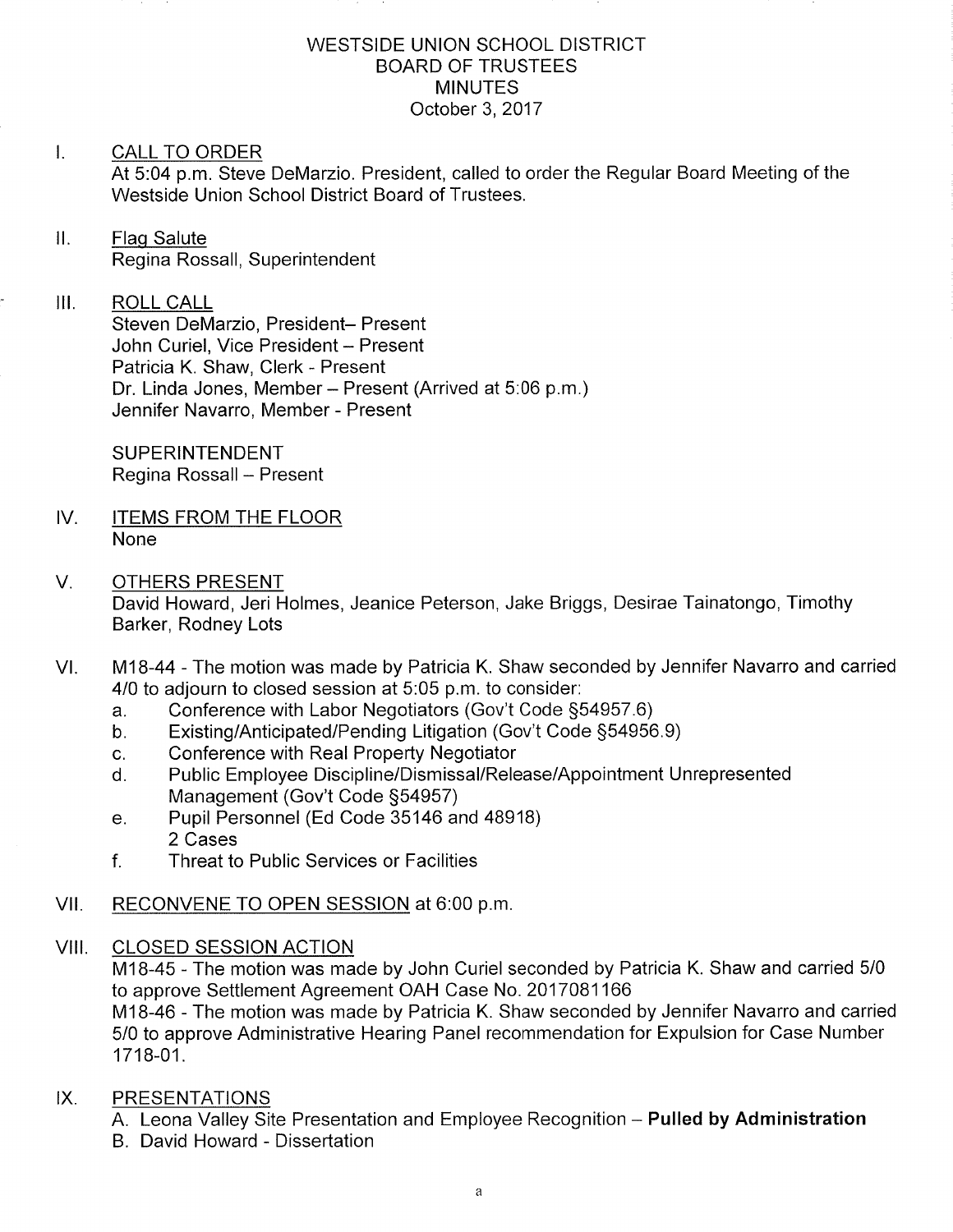Minutes Regular Board Meeting October 3,2017

### X. HEARING SESSION/STAFF REPORTS

Board Comments: A

Jennifer Navarro - I would like to reiterate what my fellow trustees have said. My heart goes out to the staff and students at Anaverde Hills and the Parks family. From what <sup>I</sup> am hearing, the administrators have done an excellent job handling all that has gone on. I am here to help if you need me.

L<u>inda Jones</u> – My heart goes out to Jennifer's family and my prayers to her husband Our district has been through so much. Each time we go through something we are supporting each other. We need to continue to be there for our students and the families who have been impacted. This is a national issue and will be talked about a lot. <sup>I</sup>want to remind us that business will continue to go on, but we need to take care of each other. This is a tragedy.

CSBA Program Advisory will be looking at the school board candidate orientations. They will be surveying Gina Rossall and Steve DeMarzio.

Patricia K. Shaw  $-1$  am happy to hear and see that no one is mentioning the shooters name. We shouldn't give any publicity to this person. Jennifer Parks will live on John Curiel - Our hearts go out to the victims of the Las Vegas shooting and to the family of Jennifer Parks, this has been such a sock. Things are getting crazy. Thank you, Gina, for fielding all the questions from the media.

Steve DeMarzio - This is very difficult, Westside took a big loss and Jennifer will be missed. This was a selfish act. We will remain a strong Westside community. Last Tuesday we had the AVSBA Education Summit with speakers from CSBA. They spoke about charter schools and equity and adequacy. We don't have enough money to address every issue on equity. CSBA did do a survey of the general public; at first the public thought the district was well funded, after reconsideration they didn't feel that our schools are adequately funded. I think we do a fabulous job with the funding our district receives. The State needs to step up and fully fund our schools.

#### Staff Reports B

- 1. Assistant Superintendent Administrative Services Shawn Cabey Absent
- 2. Assistant Superintendent Educational Services Marguerite Johnson Absent
- 3. Deputy Superintendent Robert Hughes
	- a. lt has been sad days for our country, our community and the district. lt has been a difficult time for our district. ln the last few weeks, we have gone from the AVC Tailgate party, collecting donations for the school district in Texas and now stepping up for Jennifer Parks. Thank you to Shannon, Jake and Gina.
	- b. WAVE Tailgate Party We made  $$11,500$  gross, which was more than last year. We also offered tours of AVC, which brought more students out this year.
- 4. Superintendent Regina Rossall
	- Mrs. Rossall reviewed the following items with the Trustees:
	- a. I would like to ditto what Robert has said. lt has been a difficult couple of days for the district.
	- b. I would like to thank the Marroquin family for their support of the Tailgate Party.
	- c. We have been collecting items for Kate ISD in Texas. The items will be picked up tomorrow for delivery to them. d. Jenny Parks, she was one of my students at Brandman. She was so excited
	- about coming to work at Westside and loved her students at Anaverde. She was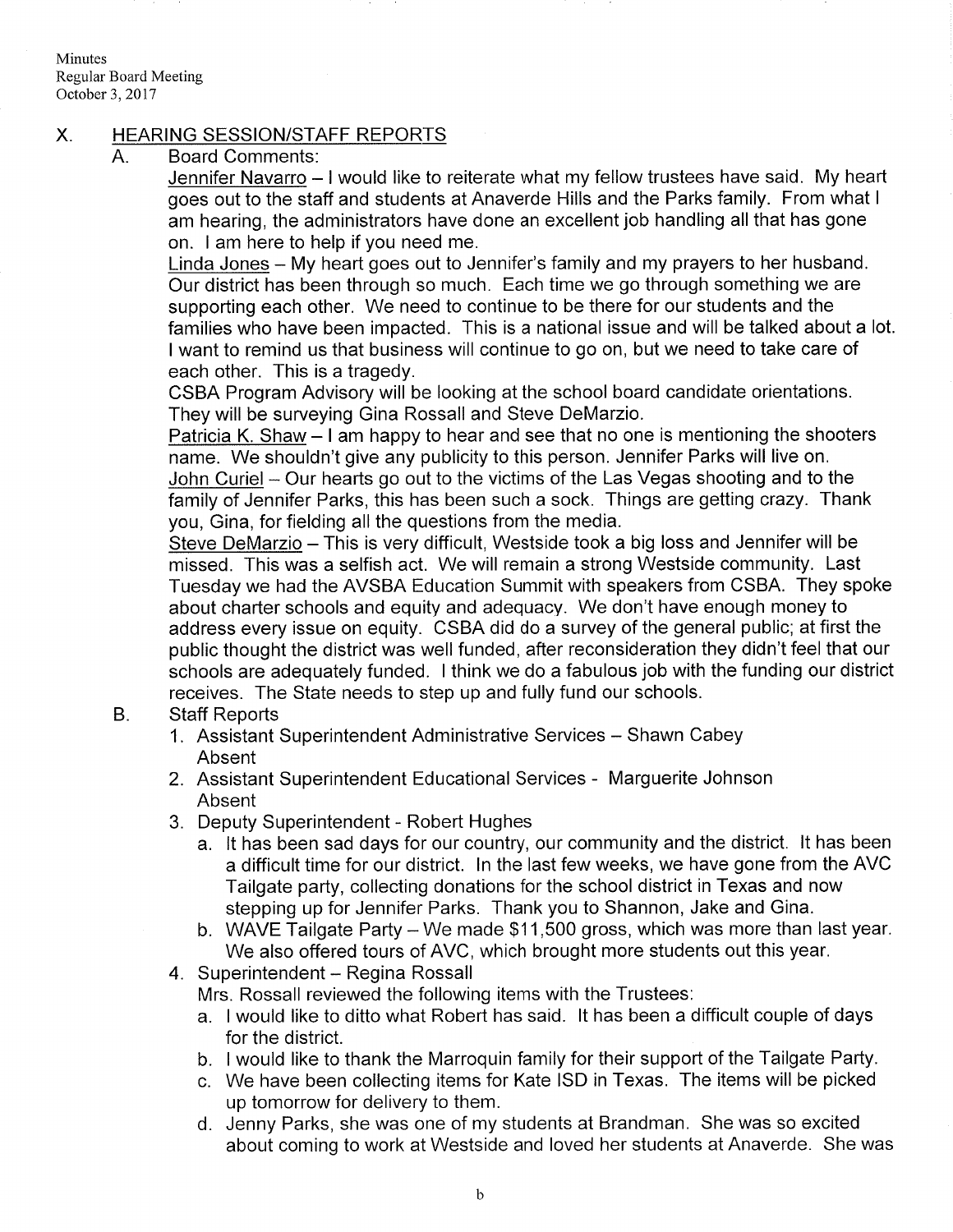**Minutes** Regular Board Meeting October 3,2017

> a fabulous gift for our children and it's so hard to imagine that someone who was so gifted be taken away. <sup>I</sup>would like to thank our principals and the crises team; they have done a fabulous job with helping our staff and students who are struggling with this tragedy. We have talked to so many news sources throughout the nation. I appreciate the positive way they ask questions as to what Jenny did for kids. We are so fortunate she passed our way. Anaverde Hills will be having a vigil at 7:00 p.m. on October 4,2017, at the flagpole in front of the school. Thursday we are doing a dress day of Red, White and Blue, Friday we will wear Red shirts and cowboy boots. I appreciate everyone stepping up when there is a need. One of our principals suggested a PTSD workshop for our staff who are struggling.

## XI. PERSONAL APPEARANCES

- A. Westside Union Teachers Association Representative Bob Dunham, President
- California School Employee Association Representative Jeri Holmes, President I didn't know Jenny, but if there is anything that CSEA can do for your school or the family, please let me know. B
- Parent Teachers Association Representative  $C<sub>r</sub>$
- WAVE Representative Patricia Shaw and Robert Hughes  $D_{\cdot}$
- Xll. ITEMS FROM THE FLOOR Continued None
- XIII. PUBLIC HEARING None
- XIV. BUSINESS SESSION
	-
	- A. Organizational/Governance<br>1. M18-47 Item 1. Approval of the agenda of the Regular Board Meeting of October 3, 2017, as submitted. The motion was made by John Curiel seconded by Patricia K. Shaw and carried 5/0.
	- 2. M18-48 Items  $2a 2h$ . The motion was made by John Curiel seconded by Linda<br>Jones and carried 5/0 to approve the consent agenda.
		-
		-
		- 2a Minutes of the Regular Meeting on September 19, 2017<br>
		2b Fundraising Authorizations<br>
		2c Williams Uniform Complaint Quarterly Report Summary<br>
		2d Personnel Report<br>
		2e Purchase Orders
		-
		-
		-
		-
		- 2f Consultant/Contract Agreement Schedule<br>2g Conference/Workshop Schedule<br>2h Resolution 18-03, Processing of Non-Routine Budget Revisions, Adjustments and Transfers
	- 3. ltem 3 Discussion ltem
		- Board Governance

# XV. EDUCATIONAL SERVICES

M1B-49 - ltem 4. The motion was made by Patricia K. Shaw seconded by Jennifer Navarro and carried 5/0 to approve the second and final reading of the revised Board Policies, Administrative Regulation and Exhibit: 4